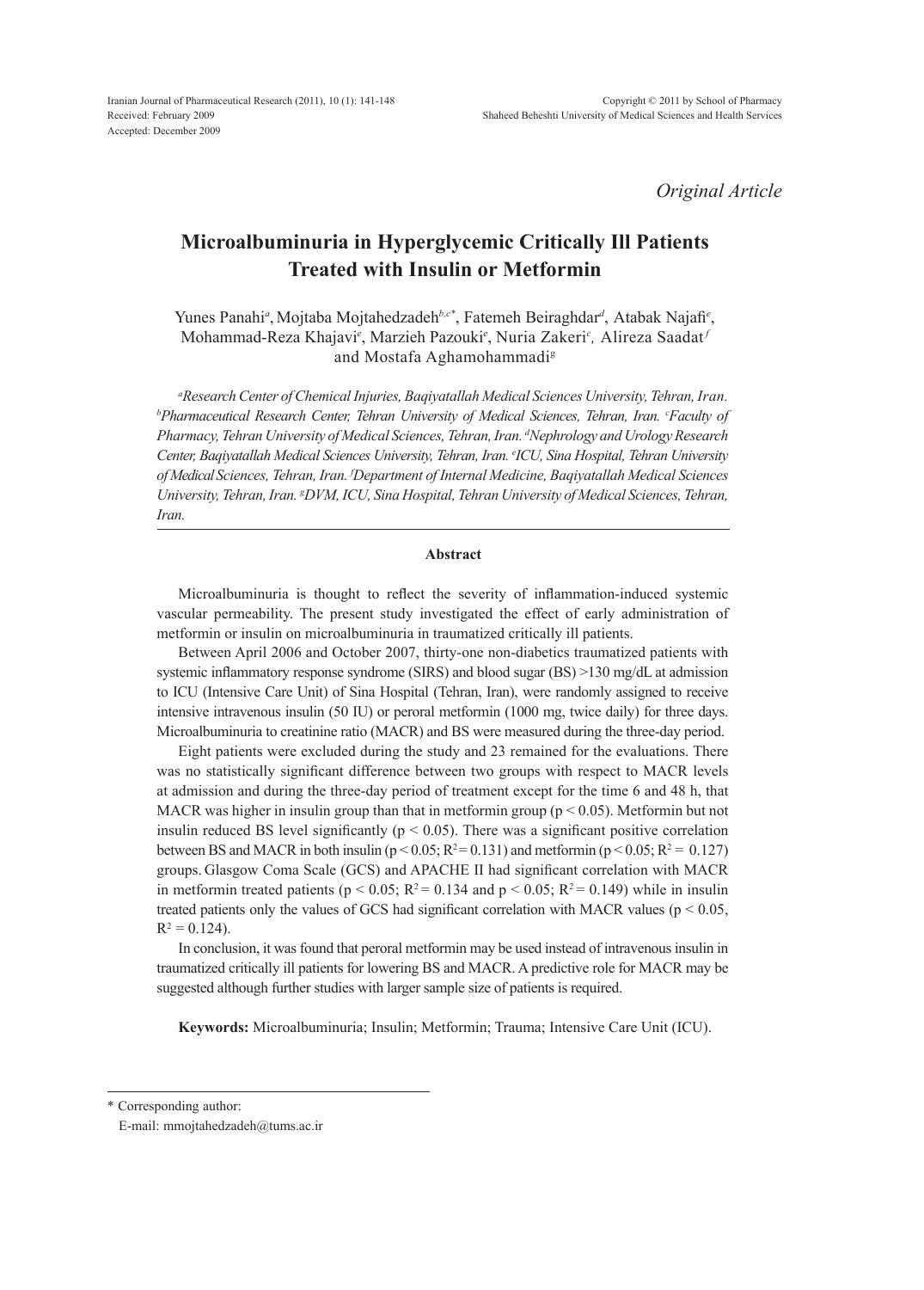#### **Introduction**

Stress-induced hyperglycemia is a common finding in critically ill patients (1). Although hyperglycemia is frequently seen in patients with diabetes mellitus (2), approximately 12% of hyperglycemic patients admitted to tertiary care facilities had no prior history of diabetes (3). Hyperglycemia in critically ill patients increases susceptibility to infections and vital organs deficiency (4).

Systemic inflammatory response to infection is frequently associated with tissue injury and organ failure in critically ill patients (5). In some patients, balance between pro-inflammatory and anti-inflammatory mediators is upset with an excessive pro-inflammatory response resulting in the systemic inflammatory response syndrome (SIRS), multi-system organ dysfunction and ultimately death (6).

Insulin administration is used in critically ill patients to improve clinical outcomes (7). It has been suggested that glycemic control with intensive insulin therapy may restore the balance between pro-inflammatory and anti-inflammatory mediators, and decrease mortality in critically ill patients (8). However, insulin resistance is a central feature of stress metabolism in postoperative patients, trauma patients, sepsis and critical illness in general (1, 9). It has been shown that metformin as an oral anti-hyperglycemic agent increases glucose uptake during insulin resistance (10).

Insulin resistance and hyperglycemia in intensive care units (ICU) is seen along with systemic inflammatory response (5). It has been stated that insulin resistance and hyperinsulinemia can lead to an increased risk of microalbuminuria and progressive loss of renal function (11). Microalbuminuria was initially used to predict the onset of chronic renal failure in diabetic patients, but there are several studies that have described a rapid increase in urine albumin excretion in acute inflammatory conditions, which appears to be related to systemic vascular damage (12, 13). The aim of the present study was to evaluate the microalbuminuria as a predictor of outcome in critically ill patients with SIRS and hyperglycemia, for which two different types

of anti-hyperglycemic treatments, insulin or metformin were administered.

#### **Experimental**

Between April 2006 and October 2007, this cross-sectional study was carried out in the ICU of our university hospital. The included criteria consisted of patients admitted because of trauma, no history of diabetes mellitus, blood sugar (BS) level more than 130 mg/dL, and presence of SIRS. This syndrome was defined as presence of at least two of the following criteria (14): fever or hypothermia (38 °C < T < 36 °C), leukocytosis or leucopenia  $(12000/\text{mm}^3<$  white blood cell count  $<$  4000/mm<sup>3</sup> or Band cell > 10%), tachypnea (RR  $>$  20/min or PCO<sub>2</sub> < 32 mmHg), and tachycardia  $(HR > 90$  beat/min). The excluded criteria were consisted of age less than 18 or more than 75 years old, chronic renal failure (CRF, Creatinine  $> 1.2$  mg/dL), bicarbonate  $< 13$  meq/L, lactate  $>$ 4.5 mmol/L, mean arterial pressure (MAP) < 70 mmHg, creatinine clearance < 70 mL/min, pH < 7.3, and diabetic patients.

From the thirty-one included patients, eight of them were dropped out during the first 12 h of the study due to severe hemodynamic instability. Therefore, 23 patients remained until the end of the study period (three days). These patients were randomized to receive one of the following two treatments:

1. Intravenous administration of insulin (50 IU regular insulin); the rate of insulin infusion started in accordance with the first BS. The subsequent adjustments of insulin infusion rate were carried out based on the BS levels, which were checked every two hours by glucometer (Roche Accu-Check comfort or active system). If insulin therapy lowered BS, then its infusion would decrease. In contrast, the rate of insulin infusion would increase if the BS level increased or if insulin resistance existed.

2. Oral metformin that was administered twice daily (1000 mg). If the amount of BS in two subsequent evaluations were more than 300 mg/dL, that patient would be excluded from the study.

Physiologic condition of patients was assessed by APACHE II (acute physiological and chronic health evaluation) (15). This system measures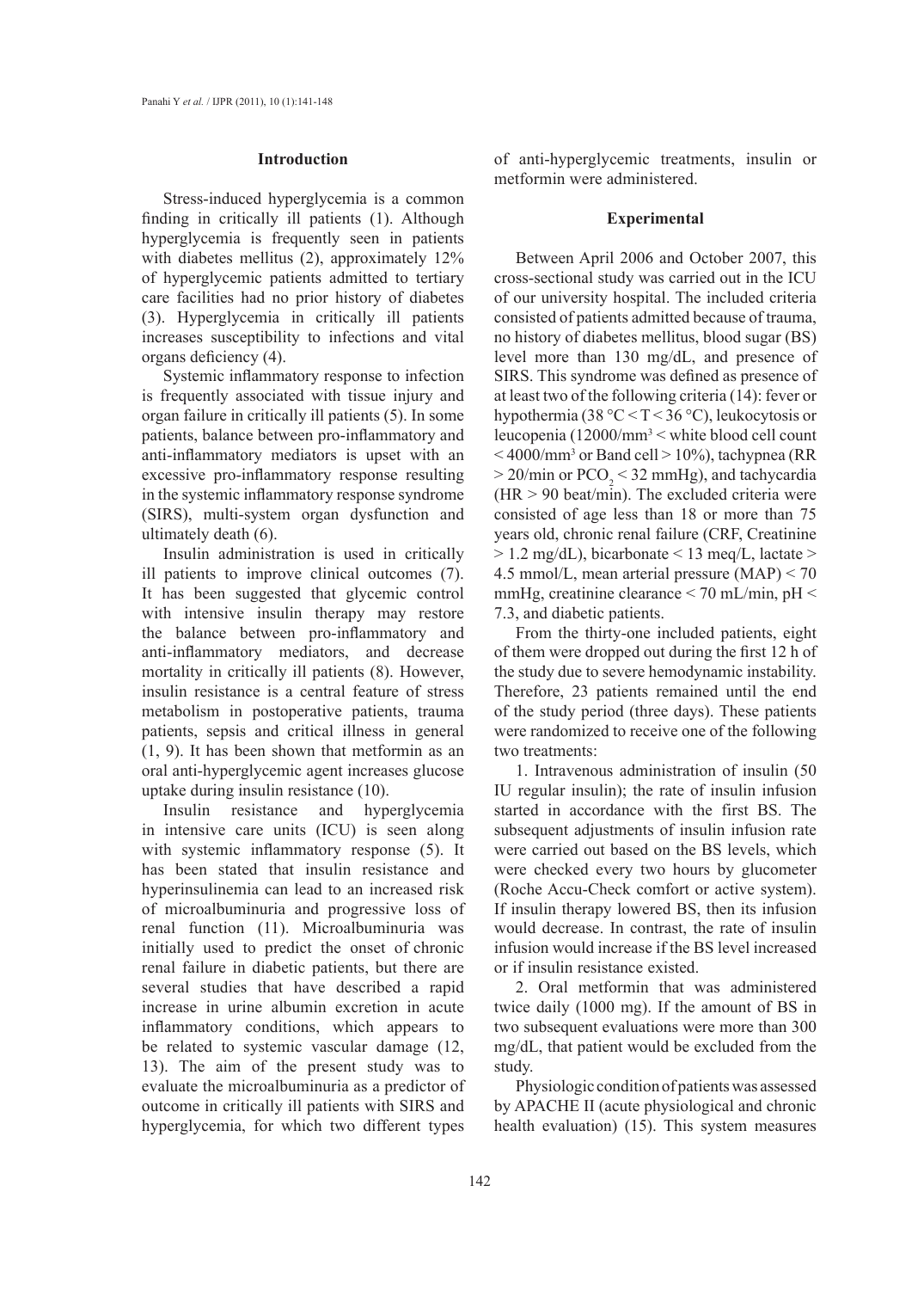|                              | <b>Insulin (Protocol A)</b> |                  | <b>Metformin (Protocol B)</b> |                    |
|------------------------------|-----------------------------|------------------|-------------------------------|--------------------|
|                              | Day 0                       | Day 3            | $\bf{D}$ av $\bf{0}$          | Day 3              |
| Age (year)                   | $45.23 \pm 7.14$            |                  | $39.47 \pm 6.82$              |                    |
| Mean arterial pressure, mmHg | $89.64 \pm 18.9$            | $90.41 \pm 15.9$ | $91.75 \pm 11.73$             | $87.81 \pm 16.37$  |
| HCO <sub>2</sub>             | $23.51 \pm 2.21$            | $21.80 \pm 1.5$  | $23.81 \pm 1.11$              | $23.16 \pm 2.8$    |
| pH                           | $7.39 \pm 0.09$             | $7.37 \pm 0.08$  | $7.38 \pm 0.07$               | $7.40 \pm 0.1$     |
| <b>WBC</b>                   | $6300 \pm 320$              | $5200 \pm 211*$  | $7600 \pm 349$                | $5100 \pm 226*$    |
| Sodium $(mEq/L)$             | $149.77 \pm 10.3$           | $148.27 \pm 6.3$ | $147.33 \pm 12.51$            | $145.19 \pm 8.66$  |
| Potassium $(mEq/L)$          | $3.6 \pm 0.84$              | $4.12 \pm 0.92$  | $4.33 \pm 1.06$               | $4.1 \pm 0.88$     |
| Blood sugar mg/dL            | $152.3 \pm 15.32$           | $136.7 \pm 10.2$ | $171.69 \pm 28.5$             | $131.8 \pm 18.0^*$ |
| creatinine mg/dL             | $0.72 \pm 0.07$             | $0.74 \pm 0.06$  | $0.7 \pm 0.07$                | $0.72 \pm 0.08$    |
| <b>GCS</b>                   | $9.0 \pm 3.12$              | $10.02 \pm 4.63$ | $8.47 \pm 4.63$               | $9.73 \pm 5.12$    |
| <b>APACHE II</b>             | $21.36 \pm 5.42$            | $21.53 \pm 6.1$  | $19.11 \pm 3.42$              | $20.41 \pm 3.45$   |

**Table 1.** Clinical and laboratory findings in patients of metformin or intensive insulin treatment groups before and after treatment.

All data are presented as Mean  $\pm$  SEM; \* p < 0.05 when compared each variable on day 3 with day 0.

the severity of disease in scales between 0 and 71, where the increase of score shows severity of disease and risk of death. APACHE derives from twelve routine physiological assessments including: blood pressure, temperature (rectal), heart rate, respiratory rate, oxygenation (PaO<sub>2</sub> and  $FIO_2$ ), arterial pH, serum  $HCO_3$  (mEq/L), serum sodium (mEq/L), serum potassium (mEq/L), serum creatinine (mg/dL), hematocrit (%) and white blood count.

For determination of patients' consciousness level, GCS (glasgow coma scale) was applied. This neurologic scale ranges from 3 (deep coma or death) to 15 (complete consciousness).

# *Measurement of microalbumine and creatinine in urine and microalbumine to creatinine ratio (MACR)*

Urine samples were collected from patients in the times of 0 (before starting the treatments) and 4, 6, 12, 24, 36, 48, 50 and 72 h after the first dose administration in each protocol. Technicon RA-XT autoanalyzer (Technicon Corp., NY, USA) was used for measuring microalbumine by immunoassay turbidimetric method (mg/L) and creatinine by Jaffe method (mg/dL). Microalbuminuria/creatinine ratio (MACR) was calculated using the values of microalbumine and creatinine in each evaluated time.

*Statistical analysis*  The data were analyzed using SPSS for Windows Version 13 (SPSS Inc, Chicago, IL, USA). Mann-Whitney Test was used for evaluation of statistical differences between continuous data of both groups. Linear correlation between MACR and other experimental and clinical variables was assessed using the Spearman's correlation coefficient. Values for p less than 0.05 were considered statistically significant.

The study protocol was in conformity with the ethical guidelines of the 1975 Declaration of Helsinki (16).

# **Results**

Thirteen patients were treated by insulin (protocol A) and 10 patients by metformin (protocol B). There was no significant difference regarding the clinical and experimental findings between the two studied groups at the beginning (Table 1). Comparison of urine volume, microalbuminuria, creatinine, and MACR between the two studied groups at the beginning of the study did not show any statistically significant difference as well.

Figure 1 shows urine volume during the three-day period in the two studied group. No statistically significant difference was observed with regard to this variable between two groups.

*MACR (mg/mmol)* Comparing mean values of different times of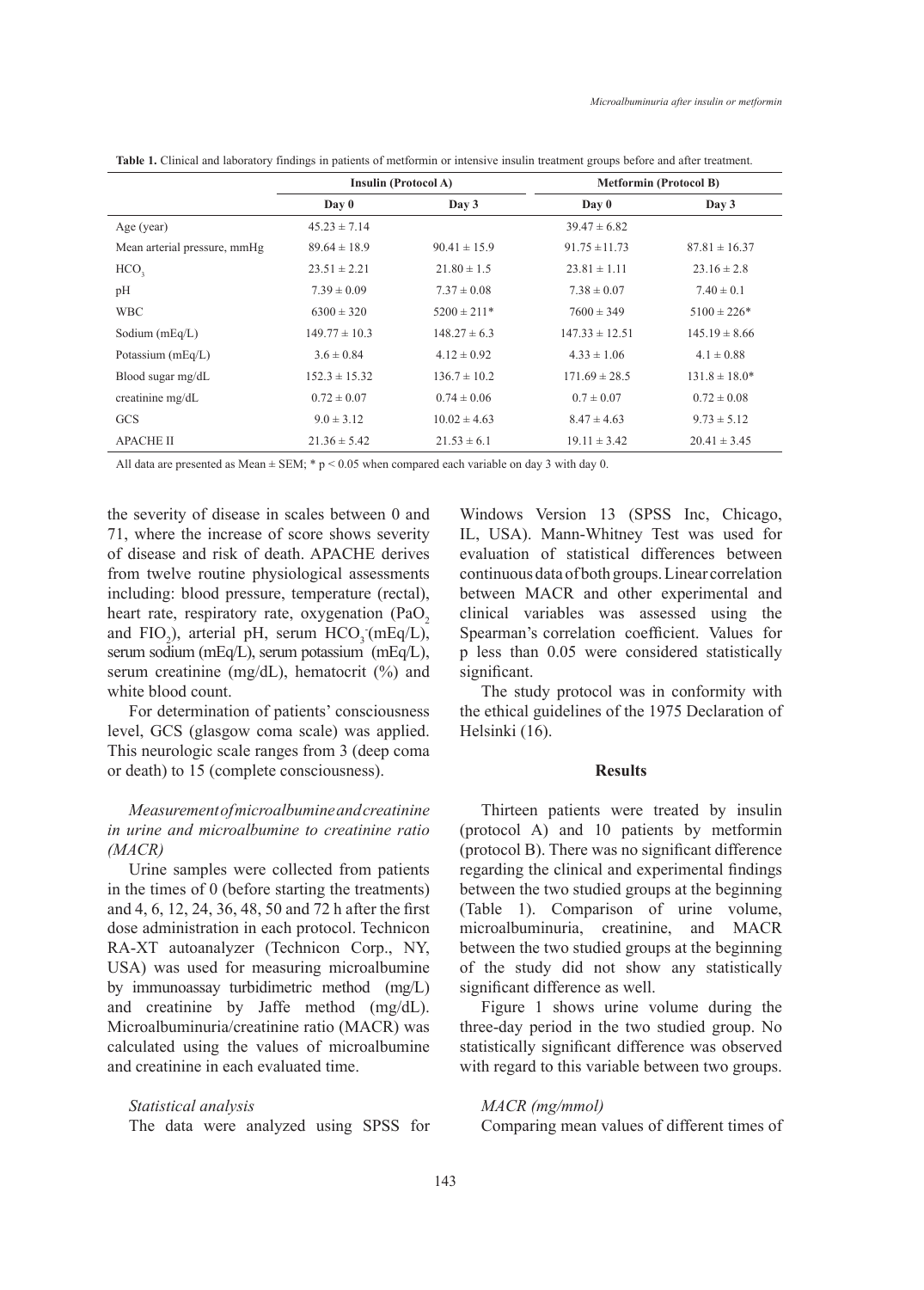

**A**-Insulin 30 -D-Metformin 25 MACR (mg/mmol) MACR (mg/mmol) 20 15 10  $\ast$ 5  $\Omega$ 0 4 6 12 24 36 48 50 72 Time (h)

35

**Figure 1.** Mean urinary output in the two groups during the study period.

**Figure 2.** Mean values of microalbumine to creatinine ration (MACR) in the two groups.

also did not show any significant difference, evaluations in insulin treated group MACR was not significant. Similar results were also obtained for metformin treated group. Comparison of MACR between insulin and metformin groups, but in the time of 6 and 48 h the difference was significant ( $p < 0.01$ , Figure 2). The value of MACR on 6 and 48 h after first administration was  $17.72 \pm 1.53$  and  $25.85 \pm 2.81$  in insulin treated patients, and  $13.02 \pm 2.11$  and  $18.94 \pm 1.36$ in metformin treated group. Total mean of MACR was  $21.03 \pm 1.16$  and  $18.68 \pm 1.5$  in insulin and metformin treated patients respectively (Figure 2).

## *Blood sugar correlation with MACR*

The mean level of BS along three days of treatment was 140 mg/dL in insulin treated group and 148 mg/dL in metformin treated group. Although the mean level of BS in metformin treated group was more than that of insulin treated groups, the difference was not significant (Table 1). In insulin treated group the mean level of BS in the first day of admission was  $152.36 \pm 15.32$  mg/dL which decreased to  $136.75 \pm 15.32$ 10.27 mg/dL in the third day of insulin treatment and the difference was not considerable. In metformin treated group, metformin reduced BS from  $171.69 \pm 18.5$  mg/dL in the first day of admission to  $131.88 \pm 8.06$  mg/dL in the third day ( $p < 0.05$ ) (Table 1).

There was a significant positive correlation between BS levels and MACR in insulin treated group (pearson correlation  $p < 0.05$ ,  $R^2 = 0.131$ ) (Figure 4) and metformin treated patients (Pearson correlation  $p < 0.05$ ,  $R^2 = 0.127$ ) (Figure 3).

*MACR correlation with APACHE II and GCS* 

Along three days of treatment, APACHE II did not change significantly either in insulin treated group or in metformin administrated patients. GCS value was increased by insulin or metformin treatment after three days of treatment but there was no major difference between in both groups. The value of GCS along three days of treatment with insulin was greater than the values on metformin treated patients  $(9.05 \pm 2.55 \text{ and } 8.94 \pm 2.16)$  however; statistical analysis has not shown any significant difference between groups.

GCS and APACHE II values have considerable correlation with MACR in metformin treated patients ( $p < 0.05$ ,  $R^2 = 0.134$ ) (Figure 4) and  $(p < 0.05, R^2 = 0.149)$  (Figure 5). Nevertheless, in insulin treated patients only the values of GCS had significant correlation with MACR data  $(p < 0.05, R^2 = 0.124)$  (Figure 4) and there was not significant correlation between those of APACHE II and MACR in this group  $(R^2 = 0.088)$ (Figure 5).

### *Other experimental evaluations*

Other experiments include those mentioned on the Table 1, statistically remained unchanged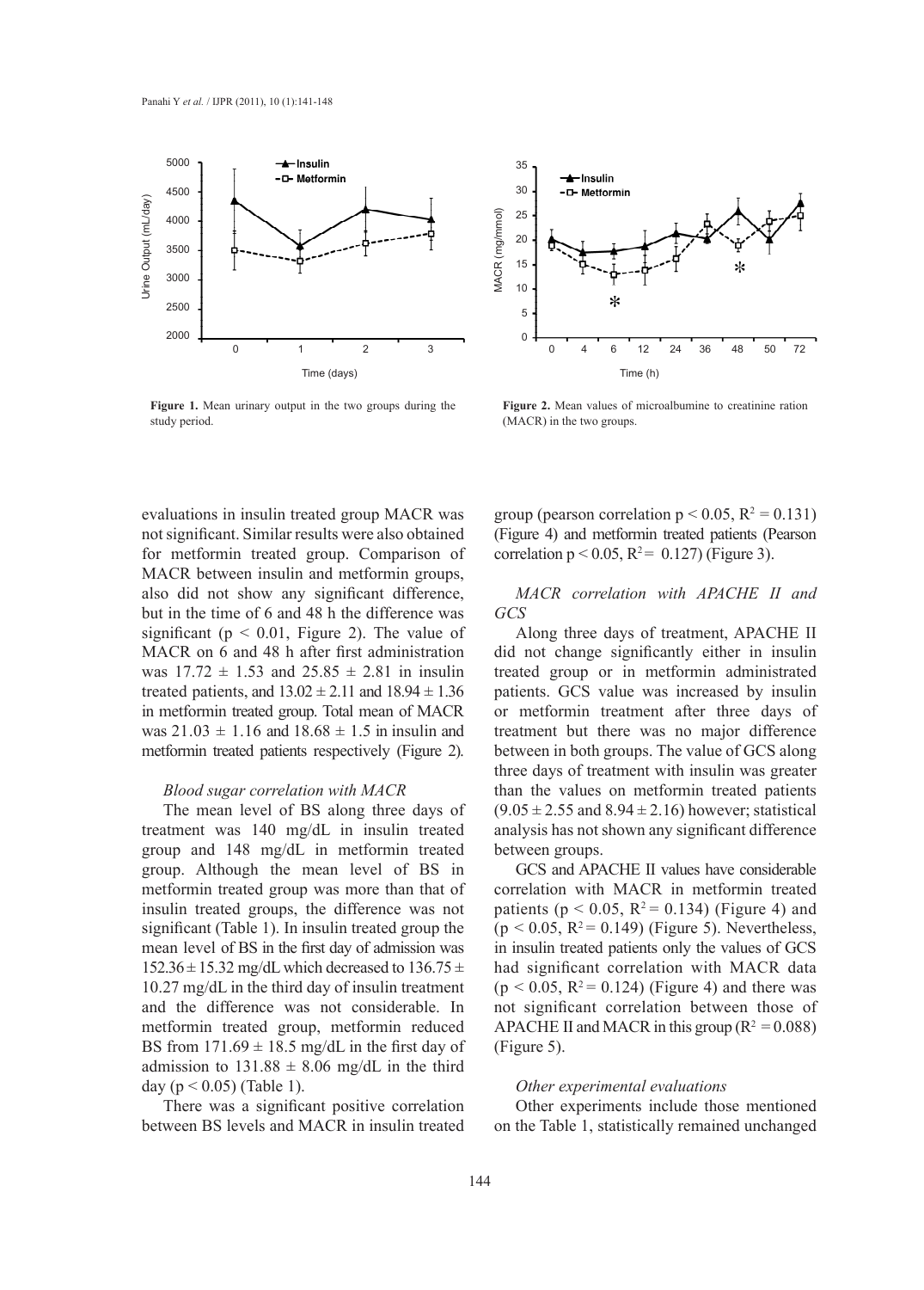

**Figure 3.** Correlation between blood sugar levels and microalbumine to creatinine ration (MACR) in the two studied groups.

along three days of treatment, except the WBC that reduced significantly both in insulin treated group and metformin treated patients after three days of treatment ( $p < 0.05$ ) (Table 1) where the differences between two groups of treatment was not considerable. Moreover, there was not any significant correlation between these factors and the values of MACR along three days of treatment with insulin and metformin.

# **Discussion**

It was found that mean MACR had positive correlation with BS levels in traumatized critically ill patients with SIRS that treated with metformin or insulin for three days. The effect of metformin treatment on reducing mean MACR was higher than that of insulin. The severity of disease measured by APACHE II and GCS reciprocally correlated with MACR values and this correlation was greater in metformin treated patients than that of insulin group.

Our findings are in accordance with that of previous studies. In a study of 140 patients admitted to ICU, microalbuminuria was compared with mortality and APACHE II and showed that for surgical, trauma, and burn patients, microalbuminuria within 15 min of ICU admission predicted death as well as APACHE II calculated after 24 h. It was suggested that MACR could be a predictor of clinical outcome (17). In another study, probability of death for



**Figure 4.** Correlation between microalbumine to creatinine ration (MACR) and Glasgow Coma Scale in the two studied groups.

was proposed that a rapid indication of outcome patients with high MACR was calculated and it could be obtained within 6 h of ICU admission using this parameter (18). In septic surgical patients, MACR significantly increased as soon as sepsis appeared and the MACR positively correlated to the sepsis severity score while patients that had not been developing sepsis did not show any increase in the MACR (19).

Insulin resistance is a central feature of stress metabolism in postoperative patients, trauma patients, sepsis, and critical illness in general (9). A recent study by Whaley-Connell *et al.* (11) revealed that insulin resistance and hyperinsulinemia could lead to an increased threat of microalbuminuria and progressive loss of renal function. Likewise, results of the present study showed significantly higher levels of MACR in insulin treated group when compared to MACR levels in metformin treated patients at 6 and 48 h after the beginning of treatments. In a study carried out to determine correlation between microalbuminuria and outcome in patients with extensive burns, it was demonstrated that mean MACR of more than 20 mg/mmol is associated with poorer outcome and mortality  $(20)$ .

It has been shown that glucose is a powerful pro-inflammatory mediator (21), and tight glucose control below 110 mg/dL exerted anti-inflammatory effects in the critically ill patient (22). In addition, it has been shown that in healthy volunteers, oral administration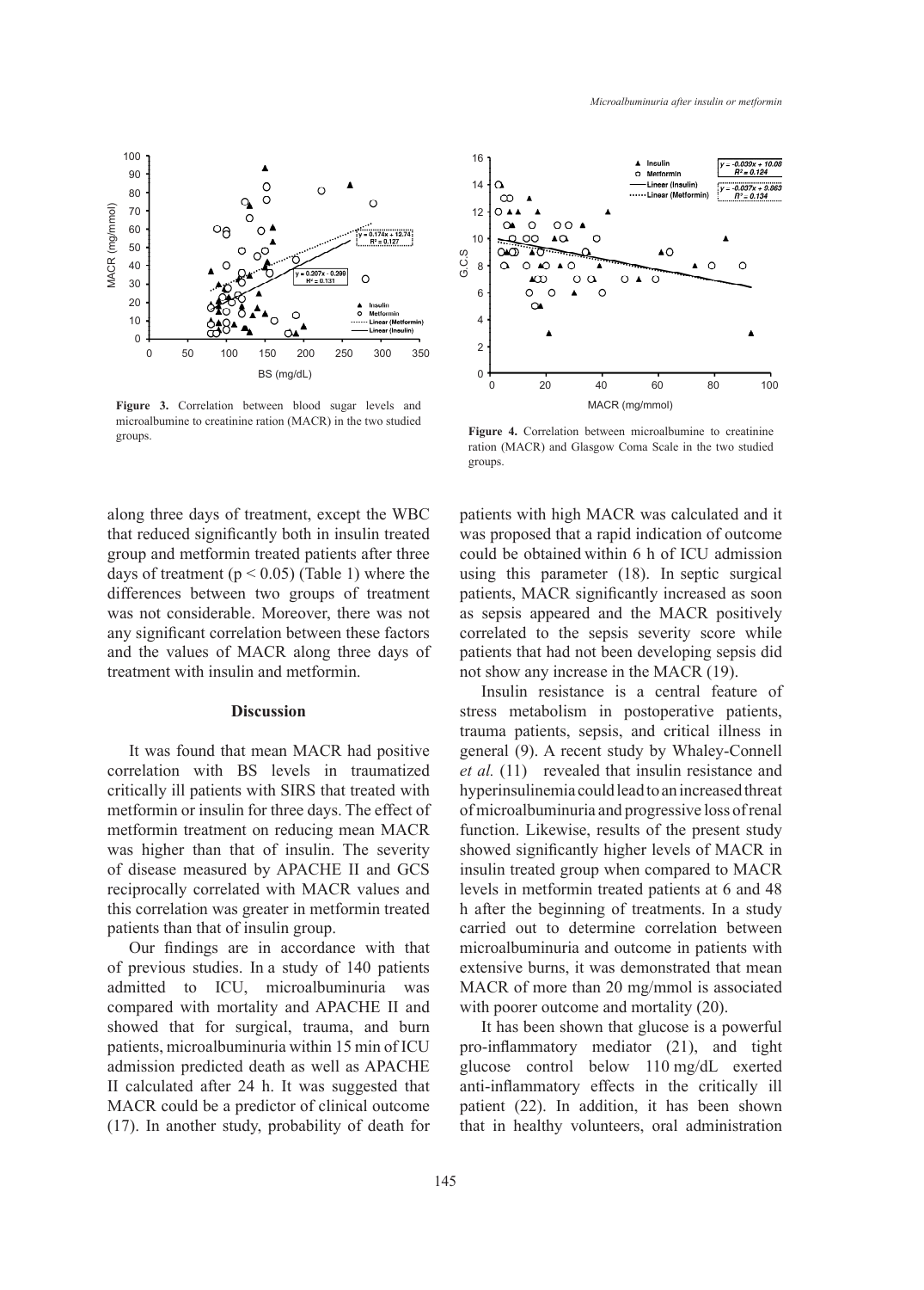

**Figure 5.** Correlation between microalbumine to creatinine ration (MACR) and APACHE II in the two studied groups.

of glucose increased reactive oxygen species (ROS) generation by immune cells (23). Metformin has been showed that significantly accelerates glucose clearance and attenuates hyperglycemia, predominantly by improving hepatic and peripheral tissue sensitivity to insulin without affecting the secretion of this hormone (24). Furthermore, it has been shown that in patients with hyperinsulinemia, glucose uptake significantly increases by metformin treatment (25, 26). Co-administration of metformin plus insulin appears to decrease the incidence of insulin resistance, decrease insulin requirement and consequently decrease the incidence of adverse effects related to high-dose insulin therapy (27). All of these previous studies confirm the low level of MACR in metformin treated critically ill patients when compared to insulin group.

In conclusion, the results of this study suggested a useful predictor role for MACR that could be used instead of the widely used APACHE II score, which requiresinput of a large number of variables derived from the patient's history, physical examination, and initial laboratory data. Moreover, the main finding of the present study was the considerable role of metformin compared to that of insulin in treatment of hyperglycemia and reduction of MACR in traumatized critically ill patients. However, a limitation of this study

included small sample size, and therefore prospective trials with larger sample size of patients should be carried out.

#### **References**

- (1) Marik PE and Raghavan M. Stress-hyperglycemia, insulin and immunomodulation in sepsis. *Int. Care Med.* (2004) 30: 748-56.
- (2) Arul B, Kothai R and Maria Christina AJ. Hypology cemic activity of Casearia esculenta Roxb. in normal and diabetic albino rats. *Iranian J. Pharm. Res.* (2006)  $1: 47-51$
- (3) Gray CS, Taylor R, French JM, et al. The prognostic value of stress hyperglycemia and previously unrecognized diabetes in acute stroke. *Diabet Med.* (1987) 4: 237-40.
- Ali NA, O'Brien JM Jr, Dungan K, Phillips G, Marsh (4) CB, Lemeshow S, Connors AF Jr and Preiser JC. Glucose variability and mortality in patients with sepsis. *Crit. Care Med.* (2008) 36: 2316-21.
- Weigand MA, Horner C, Bardenheuer HJ and Bouchon (5) A. The systemic inflammatory response syndrome. *Best. Pract. Res. Clin. Anaesthesiol.* (2004) 18: 455-75.
- Marik PE and Varon J. Sepsis: state of the art. *Dis.*  (6) *Mon.* (2001) 47: 465-532.
- (7) Pittas AG, Siegel RD and Lau J. Insulin therapy for critically ill hospitalized patients: a meta-analysis of randomized controlled trials. *Arch. Intern. Med.* (2004) 164: 2005-11.
- (8) van den Berghe G, Wouters PJ, Bouillon R, et al. Intensive insulin therapy in the critically ill patients. *New Engl. J. Med.* (2001) 345: 1359-67.
- (9) Thorell A, Rooyackers O, Myrenfors P, Soop M, Nygren J and Ljungqvist OH. Intensive insulin treatment in critically ill trauma patients normalizes glucose by reducing endogenous glucose production. *J. Clin. Endocrinol. Metab.* (2004) 89: 5382-6.
- (10) Karlsson HK, Hällsten K, Björnholm M, et al. Effects of metformin and rosiglitazone treatment on insulin signaling and glucose uptake in patients with newly diagnosed type 2 diabetes: a randomized controlled study. *Diabetes* (2005) 54: 1459-67.
- Whaley-Connell A, Pavey BS, Afroze A and Bakris (11) GL. Obesity and insulin resistance as risk factors for chronic kidney disease. *J. Cardiometab. Syndr.* (2006)  $1: 14-29$
- Pallister I, Gosling P, Alpar K and Bradley S. Prediction (12) of posttraumatic adult respiratory distress syndrome by albumin excretion rate eight hours after admission. *J. Trauma* (1997) 42: 1056-61.
- Leonidou L, Mouzaki A, Michalaki M, DeLastic (13) AL, Kyriazopoulou V, Bassaris HP and Gogos CA. Cytokine production and hospital mortality in patients with sepsis-induced stress hyperglycemia. *J. Infect.* (2007) 55: 340-6.
- (14) Van Cromphaut S, Wilmer A and Van den Berghe G. Intensive insulin therapy for patients with sepsis in the